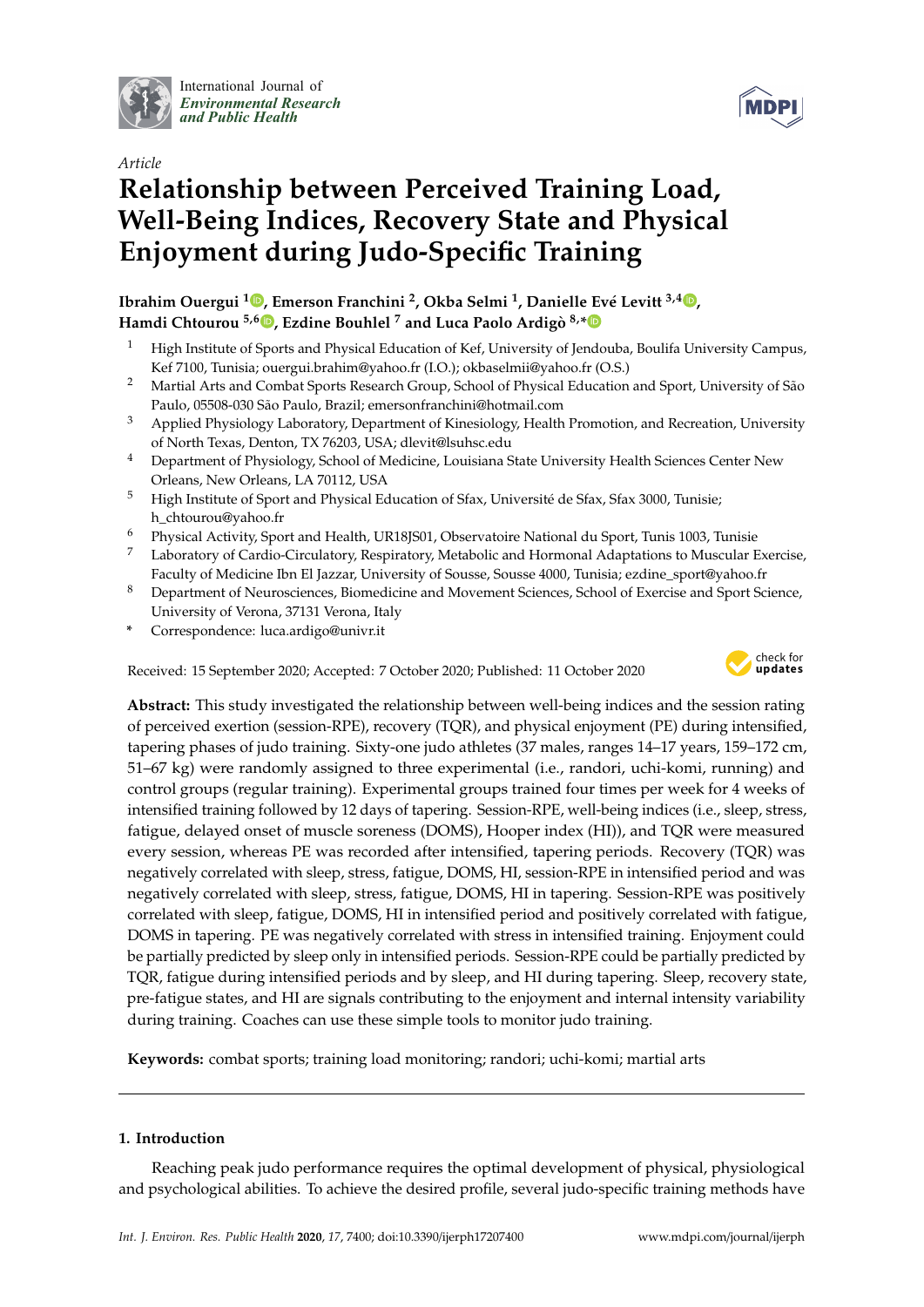been developed and compared [\[1](#page-6-0)[–3\]](#page-6-1). To improve athletes' physical and physiological performances, high-intensity interval training (HIIT), including general and specific training methods, has been used in judo [\[2\]](#page-6-2). Sport-specific exercises have the potential to develop physical outcomes and physiological responses as well as technical and tactical aspects of the modality [\[2\]](#page-6-2). Regularly, combat simulation (randori) or throwing technique exercises (uchi-komi, technique repetition without throwing the partner and nage-komi, throwing technique repetition throwing the partner) as specific training methods are used in judo [\[4\]](#page-6-3). High-intensity interval training using uchi-komi as exercise and performed in all-out mode improves anaerobic and aerobic fitness [\[2\]](#page-6-2) while allowing technical development and guaranteeing that specificity is provided [\[4\]](#page-6-3).

Careful monitoring of training load, recovery and changes in psychological status are important for training periodization, to improve athletic performance and to avoid problems related to non-functional overreaching [\[5](#page-6-4)[,6\]](#page-6-5). Considering and predicting these variables can aid in planning and refining training programs and could potentially help to avoid injury and burnout. In fact, Branco et al. [\[6\]](#page-6-5) reported that there were no differences in the rating of perceived exertion (RPE) and internal training load over 4 weeks of HIIT added to regular judo training when comparing uchi-komi and upper- and lower-body cycle ergometer exercises. Furthermore, possible interactions between these variables may occur during a single exercise session or training period and may affect athletic performance. For example, the relationships between well-being indices, recovery state, RPE and athletic performances (i.e., technical and physiological aspects) have been established in team sports [\[7,](#page-6-6)[8\]](#page-6-7). Selmi et al. [\[8\]](#page-6-7) reported that fatigue and training load increase and recovery insufficiency during training sessions affected sports performance, induced psychological disturbance and increased the risk of injuries. Furthermore, a single study in judo athletes reported that an improved mood and decreased muscle soreness preceded increased performance during a tapering period following 2 weeks of intensified training in judo athletes [\[9\]](#page-6-8), demonstrating the importance of monitoring these variables among combat sports athletes. Because of the potential impacts on performance and risk of injury, it has been largely recommended to use subjective indices to estimate exertion, wellness and recovery state as common methods for monitoring psycho-physiological responses in athletes, especially during intensified training periods.

To the authors' current knowledge, studies in combat sports that have monitored internal training load and recovery state during extended intensified training followed by tapering periods are lacking. Over tapering periods, by definition, there is a training load decrease and this might variously influence internal training load, recovery state, physical enjoyment and well-being indices. Relationships between internal training load and recovery state have not been investigated in combat sports over a whole training period (i.e., intensified training + tapering). Thus, the objective of the present study was to investigate the relationship between well-being indices (i.e., sleep, stress, fatigue, delayed onset muscle soreness (DOMS), Hooper index (HI)) and total recovery state (TQR)), internal training load (session-RPE) and physical enjoyment over intensified and tapering periods. It was hypothesized that physical enjoyment and internal training load are related to and predicted by well-being indices and recovery state.

#### **2. Materials and Methods**

A similar subject population and general methods were previously used for another study [\[10\]](#page-6-9) and this complementary analysis was conducted to better understand the relationship between internal training load and recovery over different training phases. Using the G\*Power software (Heinrich-Heine-Universität, Düsseldorf, Germany) with  $\alpha$  and power fixed at 0.05 and 0.95, respectively and effect size fixed at 0.3 based on the study of Franchini et al. [\[2\]](#page-6-2), the sample size was calculated a priori. The required sample size was 40, but a higher number was recruited considering the possibility of dropouts during the training process. Sixty-one judo athletes (37 males) volunteered to participate in the study. Athletes were randomly assigned to randori (i.e., grip dispute practice without throwing technique, RG, 8 males and 6 females, age  $16 \pm 1$  years, height  $171.0 \pm 0.8$  cm and body mass  $58.4 \pm 7.4$  kg [mean  $\pm$  SD]), uchi-komi (i.e., technique repetition training, UG, 10 males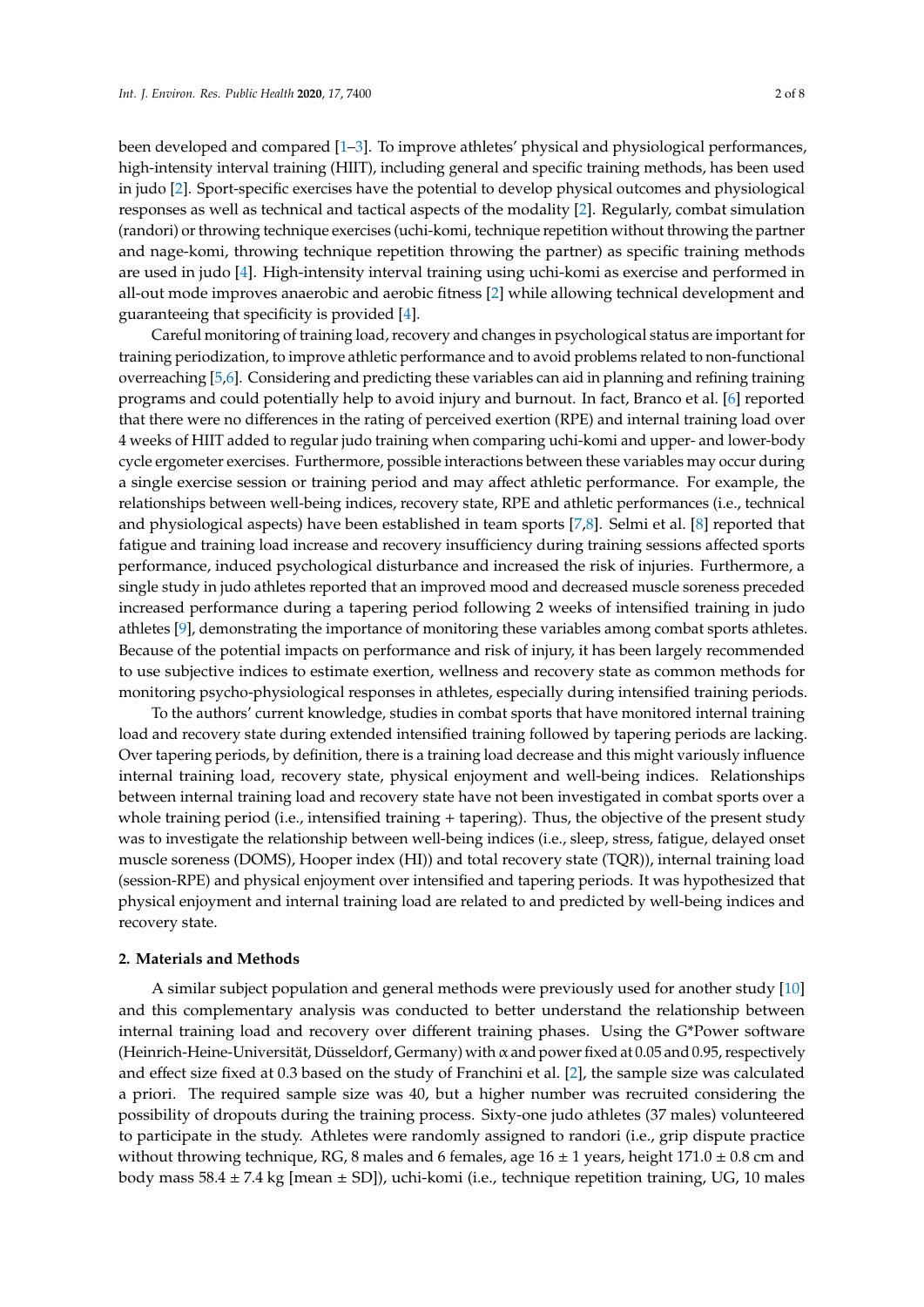and 6 females, age  $15 \pm 1$  years, height  $164.2 \pm 0.8$  cm and body mass  $58.9 \pm 8.3$  kg), running (RuG, 11 males and 8 females, age  $15 \pm 1$  yrs, height  $162.5 \pm 1.1$  cm and body mass  $55.8 \pm 3.2$  kg) and control group (CG, 6 males and 6 females, age  $15 \pm 1$  years, height  $159.2 \pm 0.5$  cm and body mass  $56.8 \pm 5.4$  kg). The three different training programs were chosen as three different modalities of combat simulation (randori), combat fundamentals learning (uchi-komi) and general athletic conditioning (running) to investigate their specific effect on internal training load, recovery state, physical enjoyment and well-being indices. They trained four sessions per week (1 h 30 min/session) and had more than 7 yrs of experience in judo practice with regular participation in competitions during the prior two years. Athletes did not present any medical restrictions and were not in the process of decreasing body mass during the experimental period. This study was conducted according to the Declaration of Helsinki for human experimentation [\[11\]](#page-6-10) and the protocol was fully approved by the local research ethics committee before its beginning. All athletes and their parents gave written informed consent after a detailed explanation about aims and risks involved in the investigation.

After being well familiarized with all scales and questionnaires, in addition to their usual technical-tactical training, athletes participated in supplementary HIIT—except participants in the control group—over 4 weeks with two sessions per week followed by twelve days of tapering. Before each training session, athletes were submitted to 15 min of standardized warm-up consisting of jogging, dynamic stretching and technique skills practice.

During these two periods, TQR scale from 6 to 20 (ranging from "very very poor recovery", 6 points, to "very very good recovery", 20 points) and well-being indices scores using a scale from 1 to 7 points (i.e., stress, sleep quality, fatigue level, DOMS and sum of these four variables used to calculate HI [\[12\]](#page-6-11)) were collected 15 min before each training session. Delayed onset muscle soreness was used to rate the overall body soreness as previously reported by Papacosta et al. [\[9\]](#page-6-8). Well-being indices showed good reliability in terms of Intraclass Correlation Coefficient (ICC) ranging from 0.60 to 0.81 in the present study. The TQR scale was used to assess athletes' recovery state and was reflective of response to preceding training day [\[13\]](#page-6-12). The TQR scale showed an ICC value of 0.823 in the present study.

Rating of perceived exertion (RPE, Borg's CR-10 scale [\[14\]](#page-6-13)) was recorded for each athlete 15–30 min after each training session and perceived training load (i.e., session-RPE) following each session for each judo athlete was calculated from the product of the session duration and the athlete's RPE [\[14\]](#page-6-13). The Intraclass Correlation Coefficient for RPE was 0.808. Mean values for these variables were calculated for both training periods and used for analysis. Moreover, physical enjoyment calculated from the sum of 18 items of the Physical Activity Enjoyment Scale (PACES [\[15\]](#page-6-14)) was assessed after both intensified and tapering training periods. Physical Activity Enjoyment Scale showed an ICC value of 0.87 in the present study. All training sessions and measures were conducted at the same time of day (5:00 p.m.–7:00 p.m. [\[16\]](#page-7-0)) during the competition period of the season.

Exclusive of warm-up, each HIIT session duration was 14 min 40 s and included two blocks of 4 min 50 s of high-intensity intermittent exercises  $(10 \times 20)$  s effort with 10-s pause) separated by 5 min of recovery [\[2\]](#page-6-2). All training modalities were executed in an all-out mode [\[2\]](#page-6-2). For the randori group, athletes were selected according to weight categories and were asked to spar in a standing combat phase ensuring kumi-kata (grip dispute) and executing techniques without throwing. For the uchi-komi group, athletes were asked to perform repetitive technical entrance without throwing with a single partner from the same weight category. Athletes in the running group performed running back and forth as fast as possible between two lines separated by 6 m as recently reported [\[10\]](#page-6-9).

Data are presented as mean and standard deviation. Statistical analysis was performed using SPSS 20.0 statistical software (SPSS Inc, Chicago, IL, USA). The normality of datasets was checked and confirmed using the Kolmogorov–Smirnov test. Pearson's product-moment correlation coefficient was used to examine relationships between self-subjective ratings of sleep quality, fatigue, stress, DOMS and TQR with RPE and physical enjoyment. Magnitude of correlation was determined as trivial when *r* < 0.1, low 0.1–0.3, moderate 0.3–0.5, large 0.5–0.7, very large 0.7–0.9, nearly perfect > 0.9 or perfect = 1 [\[17\]](#page-7-1). Multiple regression analyses were used to establish the relationship between the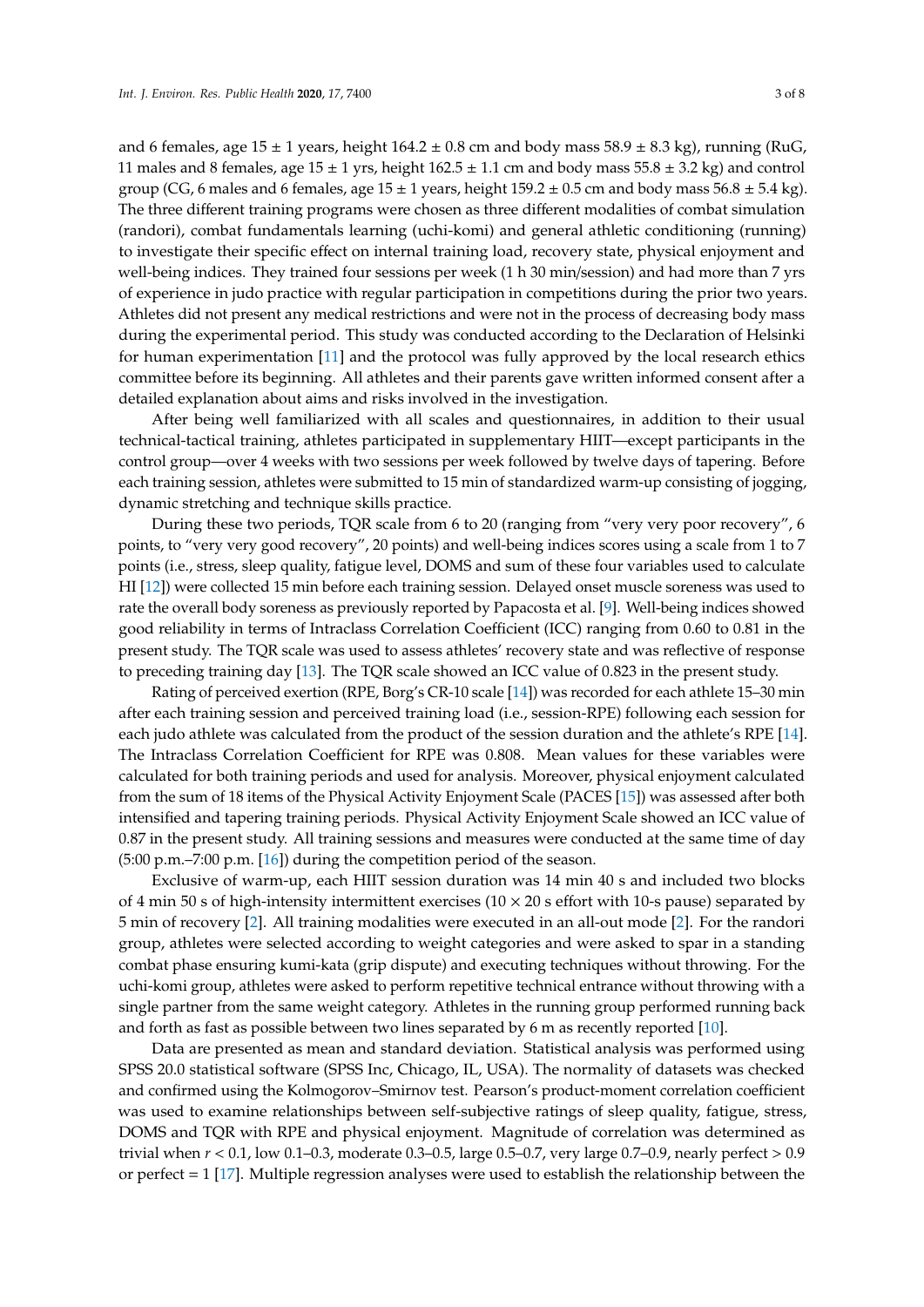dependent variables (session-RPE and enjoyment) and the independent variables (TQR, sleep, stress, fatigue, DOMS and HI). After collinearity analysis, multiple linear regressions were determined for each training period (i.e., intensified and tapering phases) across all groups. The correlation coefficient value (*r*) was determined and the coefficient of determination ( $r^2$ ) was calculated to determine the proportion of the variability in the independent variables explained by the dependent variables. The standard error of estimate (SEE) of each equation is also presented. Statistical significance was set at  $p < 0.05$ .

#### **3. Results**

Results of correlational analyses (i.e., correlation coefficients and significances) between well-being indices, TQR, RPE and physical enjoyment measured over intensified and tapering periods for different judo training groups are presented in Tables S1 and S2, respectively.Most relevant correlations are the following. During intensified training period, TQR was negatively correlated with sleep (*r* = −0.5, *p* < 0.01, *very large*), stress (*r* = −0.35, *p* < 0.01, *moderate*), fatigue (*r* = −0.42, *p* < 0.01, *moderate*), DOMS (*r* = −0.35, *p* < 0.01, *moderate*), HI (*r* = −0.49, *p* < 0.01, *moderate*) and RPE (*r* = −0.62, *p* < 0.01, *large*). Moreover, RPE was positively correlated with sleep (*r* = 0.29, *p* < 0.05, *low*), fatigue (*r* = 0.40, *p* < 0.01, *moderate*), DOMS (*r* = 0.41, *p* < 0.01, *moderate*) and HI (*r* = 0.37, *p* < 0.01, *moderate*). Finally, physical enjoyment was negatively correlated with stress (*r* = −0.25, *p* < 0.05, *low*).

During tapering period, TQR was negatively correlated with sleep (*r* = −0.52, *p* < 0.01, *large*), stress (*r* = −0.68, *p* < 0.01, *large*), fatigue (*r* = −0.71, *p* < 0.01, *very large*), DOMS (*r* = −0.60, *p* < 0.01, *large*), HI (*r* = −0.77, *p* < 0.01, *very large*). Rating of perceived exertion was positively correlated with fatigue (*r* = 0.30, *p* < 0.05, *moderate*), DOMS (*r* = 0.26, *p* < 0.05, *low*).

Regression analyses showed that enjoyment could be partially predicted from sleep during the intensified period using the following equation:

Enjoyment (a.u.) = 76.61 + 3.514 (sleep in a.u.), 
$$
r = 0.259
$$
,  $r^2 = 0.067$ ,  $SEE = 6.497$  and  $p = 0.04$ . (1)

Enjoyment could not be predicted in the tapering phase  $(p > 0.05)$ . Session-RPE could be partially predicted in the intensified and tapering phases using the following equations:

intensified phase: session-RPE (a.u.) = 
$$
1109.21 - 42.86
$$
 (TQR in a.u.),  $r = 0.622$ ,  
 $r^2 = 0.387$ ,  $SEE = 67.75$  and  $p < 0.001$  and

tapering phase: session-RPE (a.u.) = 137.05 – 18.64 (sleep in a.u.) + 9.247 (HI in a.u.),  $r = 0.460$ ,  $r^2 =$ 0.212, SEE =  $25.82$  and  $p = 0.001$ .

#### **4. Discussion**

The present study aimed at investigating relationships between well-being indices, TQR, RPE and physical enjoyment during intensified and tapering periods for different judo training modalities. Session-RPE and recovery were related to well-being indices during both training phases and physical enjoyment was inversely related to stress during the intensified training period (Tables S1 and S2. Only a small proportion (7–39%) of enjoyment and session-RPE could be predicted by the other variables. Therefore, the study's hypothesis was partially confirmed.

Recovery state, sleep, stress, fatigue and DOMS may be used to control the prescription of training stimuli and prevent non-functional overreaching, negative affect toward training and deterioration in psycho-physiological processing [\[8\]](#page-6-7). It was previously found that well-being indices (i.e., sleep, stress, fatigue, DOMS and HI) and TQR were negatively correlated with each other during both intensified and tapering periods indicating a strong association between these psychometric variables and confirming the effectiveness of these tools in assessing states of athletes in any training periods [\[8\]](#page-6-7). In the present study, sleep disturbance, increased fatigue, stress and DOMS were inversely related to the recovery state of athletes during both training periods. Similarly, Selmi et al. [\[8\]](#page-6-7) reported that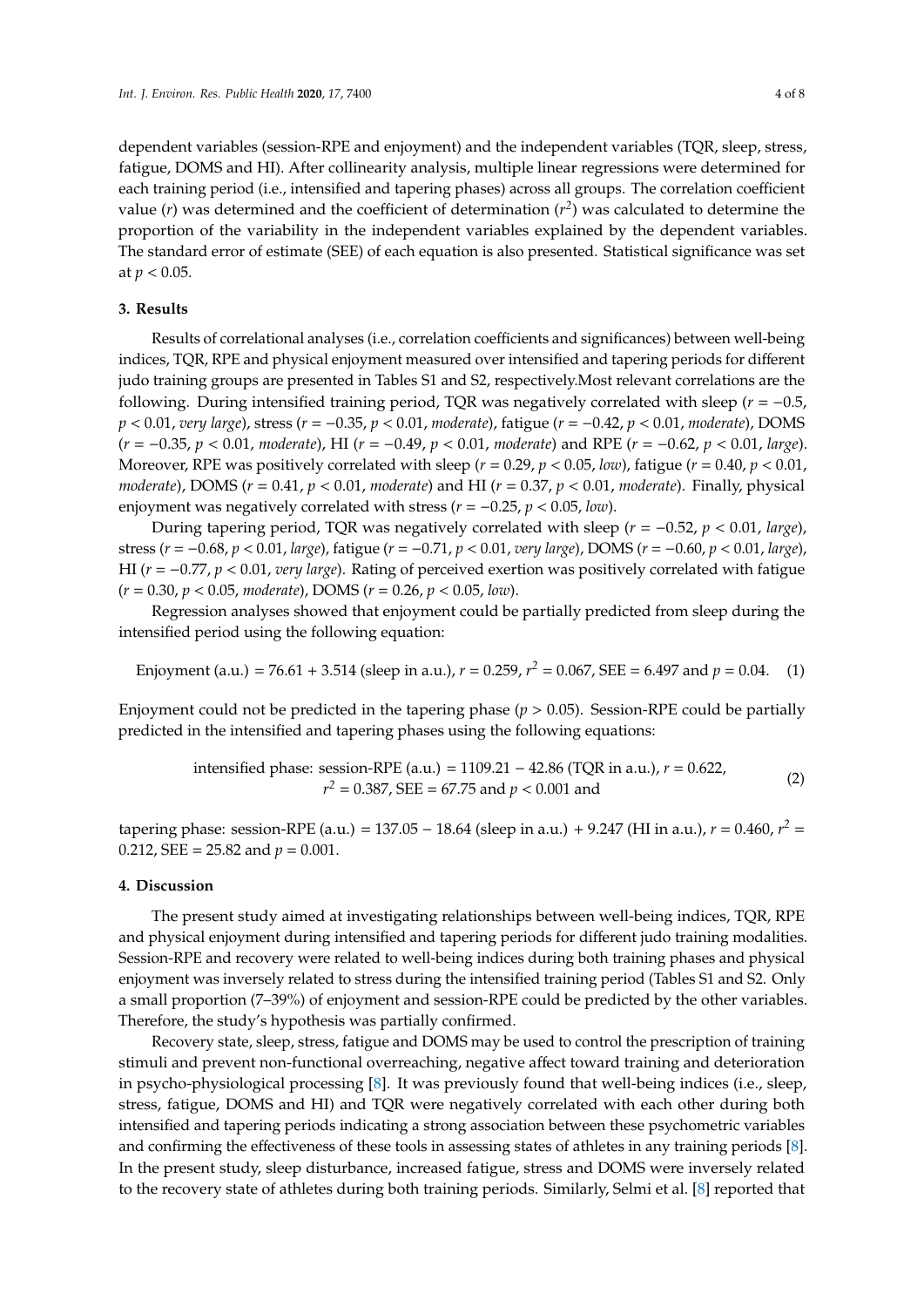four weeks of intensified training reduced recovery state and perceived recovery and were related to sleep quality, stress, fatigue and DOMS in professional soccer players. Thus, the results of the present study support the effectiveness of well-being indices (i.e., Hooper Index and subscales) and recovery state to identify stress after intense training [\[13](#page-6-12)[,18\]](#page-7-2) and their suitability for monitoring training loads representing a crucial factor to avoid potential maladaptive physiological effects of fatigue [\[19](#page-7-3)[,20\]](#page-7-4) However, given the small amount of variance in internal training load and enjoyment explained by well-being and recovery variables, more research regarding the relationships between these variables is needed. Whereas sleep, stress and fatigue were similarly related to TQR across experimental groups, DOMS was very largely correlated with TQR specifically in the randori group during intensified training. This result can be explained by the fact that these two training modalities solicited a larger amount of muscle mass and required more eccentric overload compared to the uchi-komi and running groups [\[21\]](#page-7-5) and, in association with accumulated fatigue and stress due to training load increase, may have more profoundly impacted athletes' recovery state.

Moreover, the present study showed correlations between TQR and well-being indices with session-RPE during the intensified training period. This result suggests that psychometric state and recovery may contribute to internal intensity signals especially during intensified training. Specifically, TQR and session-RPE are negatively related only in the intensified period with a large magnitude of correlation. This finding confirms the relationship between increased training load expressed by values of session-RPE and recovery process of athletes. Whereas TQR was largely and negatively related to session-RPE during the intensified training period, the relationship was absent during the tapering period likely as a result of improved recovery with lower training loads. In support of this finding, the beneficial physiological improvement due to tapering among judo athletes has previously been reported by Papacosta et al. [\[9\]](#page-6-8). Similarly, session-RPE was positively correlated with well-being indices. During the intensified training period, the magnitude of correlations with session-RPE was low with sleep and stress and moderate with fatigue, DOMS and HI. During the tapering period, the magnitude of correlation between session-RPE and fatigue and DOMS was low. The present study did not consider the coaches' role during tapering. In reality, coaches could influence athletes' recovery perception, i.e., conditioning them to focus on their strengths and disregard their weaknesses. This could explain found low correlation between session-RPE and fatigue and DOMS. The present study's results are supported by Nédélec et al. [\[22\]](#page-7-6), who reported that the training load was more strongly related to fatigue and muscle soreness than sleep and stress. The relationship between session-RPE and well-being indices was more pronounced during the intensified training versus the tapering period supporting that the reduction in training volume and frequency enhanced overall psychometric state after a period of intensified training. Session-RPE during the tapering period was explained by sleep quality and HI in the present study. Similarly, it has previously been reported that HI was associated with training load in professional soccer players [\[20\]](#page-7-4) and reflected the physiological recovery time-course in athletes [\[23\]](#page-7-7). Moreover, it was reported that HI and subscales (e.g., sleep quality) are sensitive to training load fluctuations making them suitable for monitoring athletes [\[24\]](#page-7-8). Together with the results of the present study, previous findings support that sleep and psychological well-being mediate the effectiveness of the tapering period in promoting physiological recovery underscoring the importance of monitoring these variables in athletes.

However, not all studies have observed such relationships between subjective intensity and psychological well-being. For example, the results of the present study are not in agreement with the findings of Selmi et al. [\[25\]](#page-7-9), who reported the absence of a relationship between well-being indices recorded before small-sided game training sessions and RPE recorded immediately after training sessions. Similarly, Haddad et al. [\[26\]](#page-7-10) reported that RPE recorded after 10 min of the submaximal exercise was not influenced by the variability of well-being indices. Osiecki et al. [\[27\]](#page-7-11) indicated no significant association between TQR and RPE measured 30 min after a match in male athletes involved in an official professional soccer match. These differences may be explained by the fact that the present study examined the relationship between internal training load, which accounts for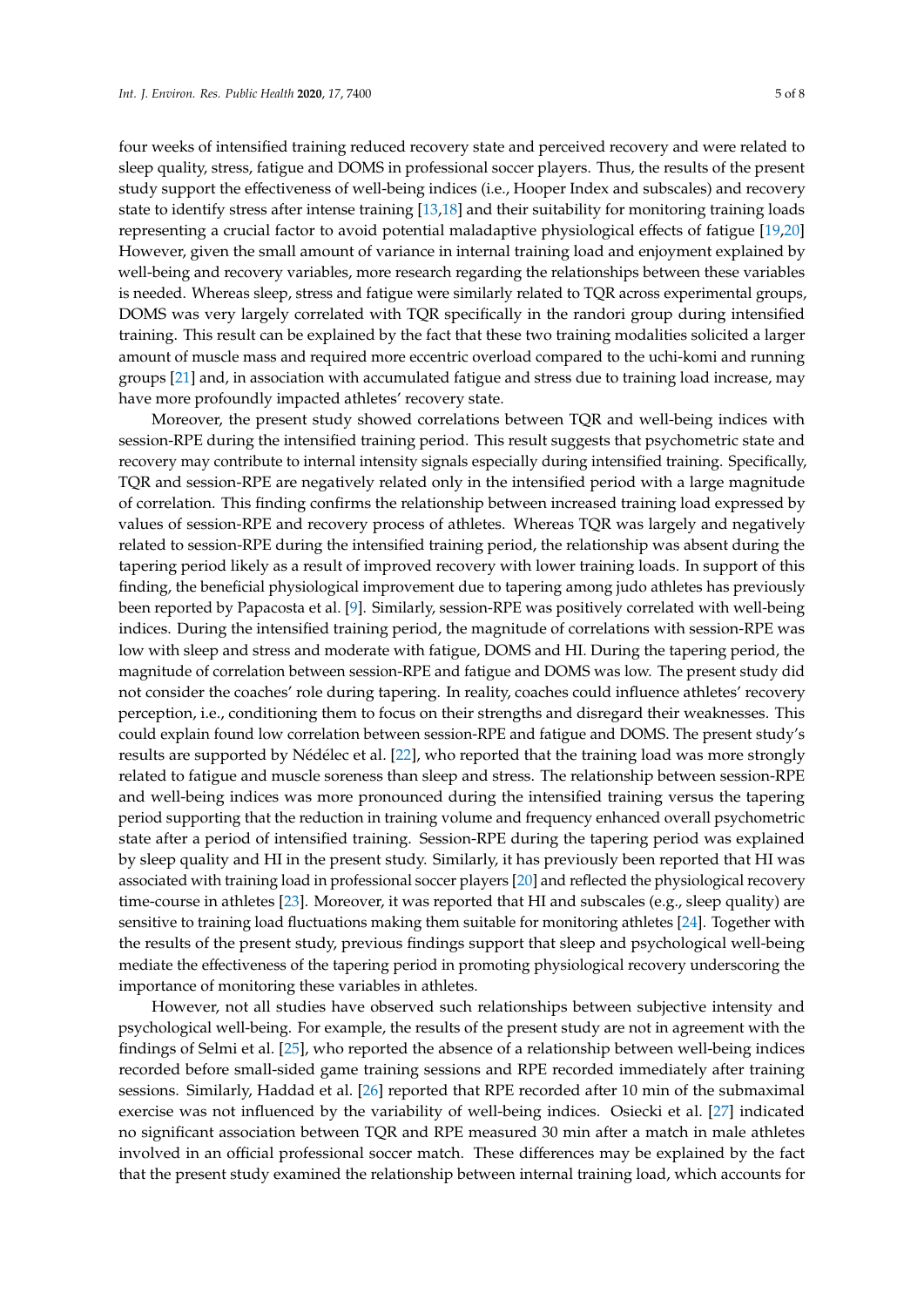session duration, and well-being indices across a whole training period, whereas the other studies investigated this relationship over single exercise bouts. In fact, the results of Moalla et al. [\[20\]](#page-7-4) emphasized the need to investigate relationships between RPE and well-being indices also in combat sports athletes, because chronic effects may differ from acute responses. Taken together, the contrasting results of the present and previous studies underscore such acute and chronic differences. Nonetheless, the results of the present study confirmed that recovery quality and well-being indices reflected session-RPE [\[20](#page-7-4)[,28\]](#page-7-12) particularly during intensified training. Well-being variables measured before and session-RPE measured after judo training sessions were important for monitoring psychometric state of athletes during both intensified and tapering periods.

Finally, physical enjoyment is of great importance in assessing positive psychological responses to physical training. Indeed, physical enjoyment has been associated with positive responses to activity and with greater athlete motivation during training sessions [\[29\]](#page-7-13). The present study showed that physical enjoyment was negatively correlated with stress during the intensified training period, although sleep quality explained a small but significant amount of variability in physical enjoyment. These results may be explained by the negative psychological impacts of accumulated training stress during intensified training [\[30\]](#page-7-14). In fact, intense training may be related to increased mental fatigue and negative emotional states during exercise among athletes [\[31\]](#page-7-15). In contrast, Selmi et al. [\[25\]](#page-7-9) reported that physical enjoyment was not related to TQR and well-being indices during an intense training cycle in soccer. Considering each training modality separately, physical enjoyment was largely unrelated to well-being indices, RPE, and TQR for all groups during both training periods suggesting that these variables minimally contribute to altered physical enjoyment during judo training modalities. Rather, physical enjoyment may be more closely related to positive emotional reactions and motivation during training [\[15](#page-6-14)[,32–](#page-7-16)[35\]](#page-7-17). The nuances of physical enjoyment during different training phases among combat sports athletes warrant further investigation.

A limitation of the present study is that the biological age of participants was not controlled. Despite being similar in chronological age (14–17 years), they were still in the process of growth and maturation and that could have influenced their internal training load, recovery state, physical enjoyment and well-being indices measures.

The highest coefficient of determination was 38.7% (Tables S1 and S2) suggesting that only a small part of the variables could be explained by other variables. In the present study, this result may be associated with the fact that these relationships could be influenced by other variables such as physical fitness, training experience, sex, weight category and genetic endowment. Another possibility is that the constructs of each variable are quite independent and therefore could not be predicted by other variables.

#### **5. Conclusions**

Overall, the present study showed that well-being indices (i.e., sleep, stress, fatigue, DOMS and HI) and TQR were negatively correlated during intensified and tapering periods. Moreover, RPE was positively correlated with well-being indices and negatively related to TQR during intensified and tapering periods. Recovery quality and fatigue explained a significant proportion of the variance in session-RPE during the intensified and tapering periods, respectively. These results demonstrate that recovery state and pre-fatigue states may contribute to internal intensity during both intensified and tapering periods among judo athletes. Moreover, physical enjoyment was minimally influenced by these variables. Thus, coaches can use simple and low-cost monitoring tools such as the well-being indices sleep and fatigue (particularly before training), total recovery state (TQR) scale and Hooper index (HI) during both intensified and tapering periods to control training stimuli and to adjust training regimens when necessary to support positive psychological states and properly-timed physiological recovery among judo athletes.

**Supplementary Materials:** The following are available online at http://[www.mdpi.com](http://www.mdpi.com/1660-4601/17/20/7400/s1)/1660-4601/17/20/7400/s1, Table S1: Correlation coefficients between total quality of recovery (TQR), well-being indices, rate of perceived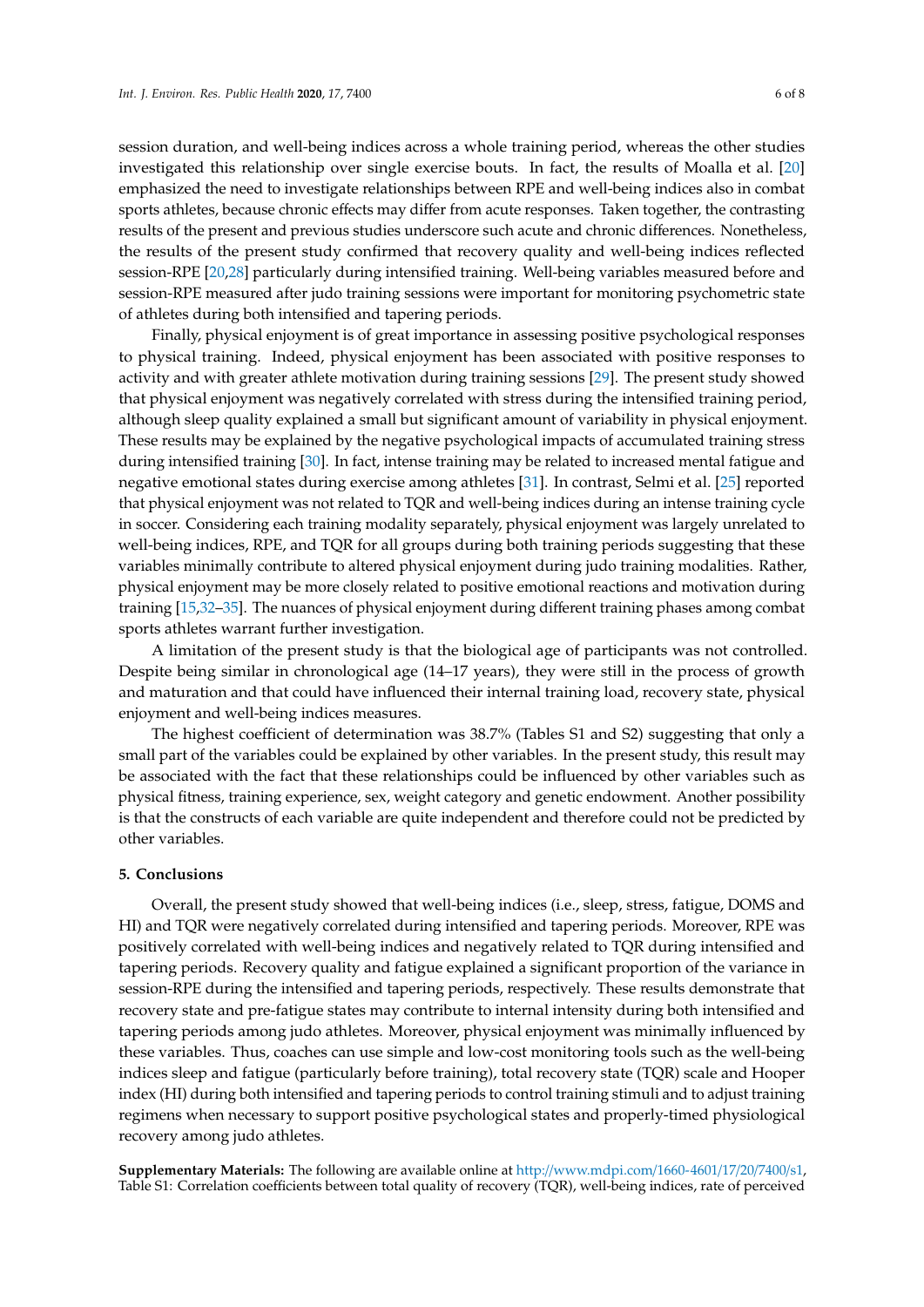exertion (session-RPE) and physical enjoyment (PE) during specific judo intensified training period (mean, *n* = 61), Table S2: Correlation coefficients between total quality of recovery (TQR), well-being indices, rate of perceived exertion (session-RPE) and physical enjoyment (PE) during specific judo taper period (mean, *n* = 61).

**Author Contributions:** Conceptualization, I.O., E.F., O.S., D.E.L., H.C., E.B. and L.P.A.; Data curation, I.O., E.F., O.S., D.E.L., H.C., E.B.and L.P.A.; Formal analysis, I.O., E.F., O.S., D.E.L., H.C., E.B. and L.P.A.; Investigation, I.O., E.F., O.S., D.E.L., H.C., E.B. and L.P.A.; Methodology, I.O., E.F., O.S., D.E.L., H.C., E.B. and L.P.A.; Project administration I.O., E.F., O.S., D.E.L., H.C., E.B. and L.P.A; Resources, I.O., E.F., O.S., D.E.L., H.C., E.B. and L.P.A.; Software, I.O., E.F., O.S., D.E.L., H.C., E.B. and L.P.A.; Supervision, I.O., E.F., O.S., D.E.L., H.C., E.B. and L.P.A.; Validation, I.O., E.F., O.S., D.E.L., H.C., E.B. and L.P.A.; Visualization, I.O., E.F., O.S., D.E.L., H.C., E.B. and L.P.A.; Writing—original draft, I.O., E.F., O.S., D.E.L., H.C., E.B. and L.P.A.; Writing—review & editing I.O., E.F., O.S., D.E.L., H.C., E.B. and L.P.A. All authors have read and agreed to the published version of the manuscript.

**Funding:** This research received no external funding.

**Acknowledgments:** The authors gratefully thank the athletes for their cooperation during the study.

**Conflicts of Interest:** The authors declare no conflict of interest.

### **References**

- <span id="page-6-0"></span>1. Franchini, E.; Panissa, V.L.G.; Julio, U.F. Physiological and performance responses to intermittent Uchi-komi in Judo. *J. Strength Cond. Res.* **2013**, *27*, 1147–1155. [\[CrossRef\]](http://dx.doi.org/10.1519/JSC.0b013e3182606d27) [\[PubMed\]](http://www.ncbi.nlm.nih.gov/pubmed/22692119)
- <span id="page-6-2"></span>2. Franchini, E.; Julio, U.F.; Panissa, V.L.G.; Lira, F.S.; Gerosa-Neto, J.; Branco, B.H.M. High-Intensity Intermittent Training Positively Affects Aerobic and Anaerobic Performance in Judo Athletes Independently of Exercise Mode. *Front. Physiol.* **2016**, *7*, 268. [\[CrossRef\]](http://dx.doi.org/10.3389/fphys.2016.00268) [\[PubMed\]](http://www.ncbi.nlm.nih.gov/pubmed/27445856)
- <span id="page-6-1"></span>3. Ouergui, I.; Kamzi, S.; Houcine, N.; Abedelmalek, S.; Bouassida, A.; Bouhlel, E.; Franchini, E. Physiological Responses During Female Judo Combats: Impact of Combat Area Size and Effort to Pause Ratio Variations. *J. Strength Cond. Res.* **2019**. [\[CrossRef\]](http://dx.doi.org/10.1519/JSC.0000000000003307) [\[PubMed\]](http://www.ncbi.nlm.nih.gov/pubmed/31343555)
- <span id="page-6-3"></span>4. Franchini, E.; Takito, M.Y. Olympic preparation in Brazilian judo athletes: Description and perceived relevance of training practices. *J. Strength Cond. Res.* **2014**, *28*, 1606–1612. [\[CrossRef\]](http://dx.doi.org/10.1519/JSC.0000000000000300) [\[PubMed\]](http://www.ncbi.nlm.nih.gov/pubmed/24149759)
- <span id="page-6-4"></span>5. Agostinho, M.F.; Philippe, A.G.; Marcolino, G.S.; Pereira, E.R.; Busso, T.; Candau, R.B.; Franchini, E. Perceived training intensity and performance changes quantification in judo. *J. Strength Cond. Res.* **2015**, *29*, 1570–1577. [\[CrossRef\]](http://dx.doi.org/10.1519/JSC.0000000000000777)
- <span id="page-6-5"></span>6. Branco, B.H.M.; Silva, J.P.L.; da Silva Santos, J.F.; Julio, U.F.; Panissa, V.L.G.; Franchini, E. Monitoring training during four weeks of three different modes of high-intensity interval training in judo athletes. *Arch. Budo* **2017**, *13*, 51–62.
- <span id="page-6-6"></span>7. Selmi, O.; Gonçalves, B.; Ouergui, I.; Levitt, D.E.; Sampaio, J.; Bouassida, A. Influence of Well-Being Indices and Recovery State on the Technical and Physiological Aspects of Play During Small-Sided Games. *J. Strength Cond. Res.* **2019**. [\[CrossRef\]](http://dx.doi.org/10.1519/JSC.0000000000003228)
- <span id="page-6-7"></span>8. Selmi, O.; Marzouki, H.; Ouergui, I.; BenKhalifa, W.; Bouassida, A. Influence of intense training cycle and psychometric status on technical and physiological aspects performed during the small-sided games in soccer players. *Res. Sports Med.* **2018**, *26*, 401–412. [\[CrossRef\]](http://dx.doi.org/10.1080/15438627.2018.1492398)
- <span id="page-6-8"></span>9. Papacosta, E.; Gleeson, M.; Nassis, G.P. Salivary hormones, IgA, and performance during intense training and tapering in judo athletes. *J. Strength Cond. Res.* **2013**, *27*, 2569–2580. [\[CrossRef\]](http://dx.doi.org/10.1519/JSC.0b013e31827fd85c)
- <span id="page-6-9"></span>10. Ouergui, I.; Ardigò, L.P.; Selmi, O.; Levitt, D.E.; Chtourou, H.; Bouassida, A.; Bouhlel, E.; Franchini, E. Changes in Perceived Exertion, Well-Being, and Recovery During Specific Judo Training: Impact of Training Period and Exercise Modality. *Front. Physiol.* **2020**, *11*, 931. [\[CrossRef\]](http://dx.doi.org/10.3389/fphys.2020.00931)
- <span id="page-6-10"></span>11. World Medical Association. World Medical Association Declaration of Helsinki: Ethical principles for medical research involving human subjects. *JAMA* **2013**, *310*, 2191–2194. [\[CrossRef\]](http://dx.doi.org/10.1001/jama.2013.281053) [\[PubMed\]](http://www.ncbi.nlm.nih.gov/pubmed/24141714)
- <span id="page-6-11"></span>12. Hooper, S.L.; Mackinnon, L.T. Monitoring Overtraining in Athletes. *Sports Med.* **1995**, *20*, 321–327. [\[CrossRef\]](http://dx.doi.org/10.2165/00007256-199520050-00003) [\[PubMed\]](http://www.ncbi.nlm.nih.gov/pubmed/8571005)
- <span id="page-6-12"></span>13. Kenttä, G.; Hassmén, P. Overtraining and recovery. *Sports Med.* **1998**, *26*, 1–16. [\[CrossRef\]](http://dx.doi.org/10.2165/00007256-199826010-00001) [\[PubMed\]](http://www.ncbi.nlm.nih.gov/pubmed/9739537)
- <span id="page-6-13"></span>14. Foster, C.; Florhaug, J.A.; Franklin, J.; Gottschall, L.; Hrovatin, L.A.; Parker, S.; Doleshal, P.; Dodge, C. A new approach to monitoring exercise training. *J. Strength Cond. Res.* **2001**, *15*, 109–115. [\[CrossRef\]](http://dx.doi.org/10.1519/00124278-200102000-00019) [\[PubMed\]](http://www.ncbi.nlm.nih.gov/pubmed/11708692)
- <span id="page-6-14"></span>15. Kendzierski, D.; DeCarlo, K.J. Physical activity enjoyment scale: Two validation studies. *J. Sport Exerc. Psychol.* **1991**, *13*, 50–64. [\[CrossRef\]](http://dx.doi.org/10.1123/jsep.13.1.50)